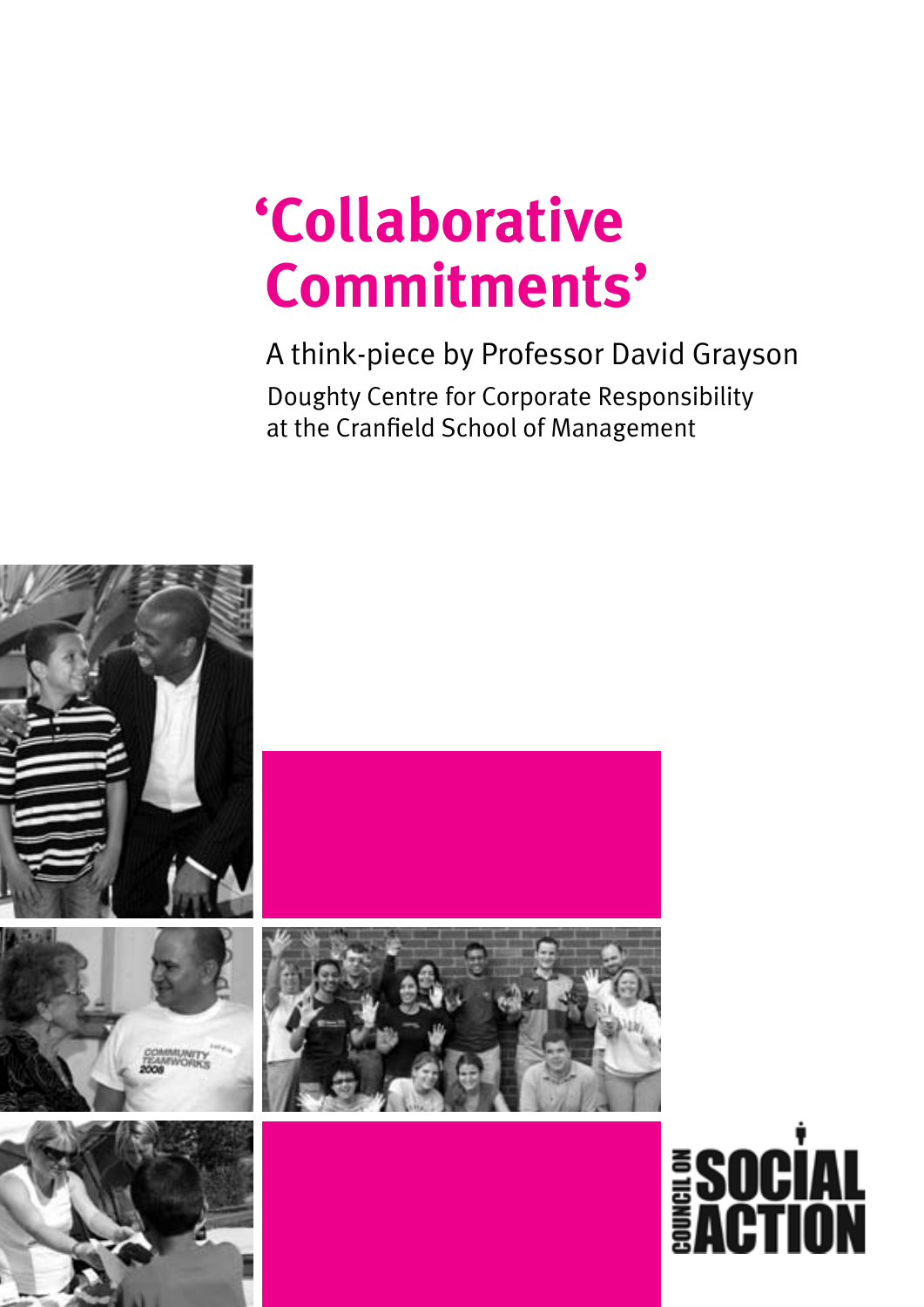© David Grayson October 2008 – david.grayson@cranfield.ac.uk

This 'Collaborative Commitments' think-piece has been prepared for the Council on Social Action (CoSA) by the new Doughty Centre for Corporate Responsibility at the Cranfield School of Management. (www. doughtycentre.info) This work is supported by Allen & Overy LLP and the Royal Mail Group.

The think-piece is commissioned by and prepared for the Council on Social Action, but it is not a policy statement of CoSA.

The Council on Social Action was set up by the Prime Minister. It brings together innovators from every sector to generate ideas and initiatives through which government and other key stakeholders can catalyse, develop and celebrate social action. We consider "social action" to include the wide range of ways in which individuals, communities, organisations and businesses can seek through their choices, actions and commitments to address the social issues they care about.

The Council on Social Action makes recommendations to government and to others in its capacity as an advisory body, independent of government. This paper is not a government document or a statement of government policy.

## **Royal Mail Group**

## **ALLEN & OVERY**

### Acknowledgements

The Doughty Centre gratefully acknowledges the input of members of the Council on Social Action to the think-piece; and from Gib Bulloch (Accenture Development Partnerships), Prof Steve Evans (School of Applied Sciences, Cranfield University), Ros Tennyson (International Business Leaders Forum) and Chris Egerton-Warburton (formerly Goldman Sachs) and from the attendees of the CoSA Breakfast meeting on Collaborative Commitments hosted by Accenture.



This publication has been produced with the support of Links UK, the national team of Community Links.



The work of the Council on Social Action Is funded by the Office of the Third Sector.

Published by Community Links ©2008

ISBN 978-0-9561012-4-2

Registered charity no. 1018517

CoSA paper number four Collaborative Commitments

Design by www.intertype.com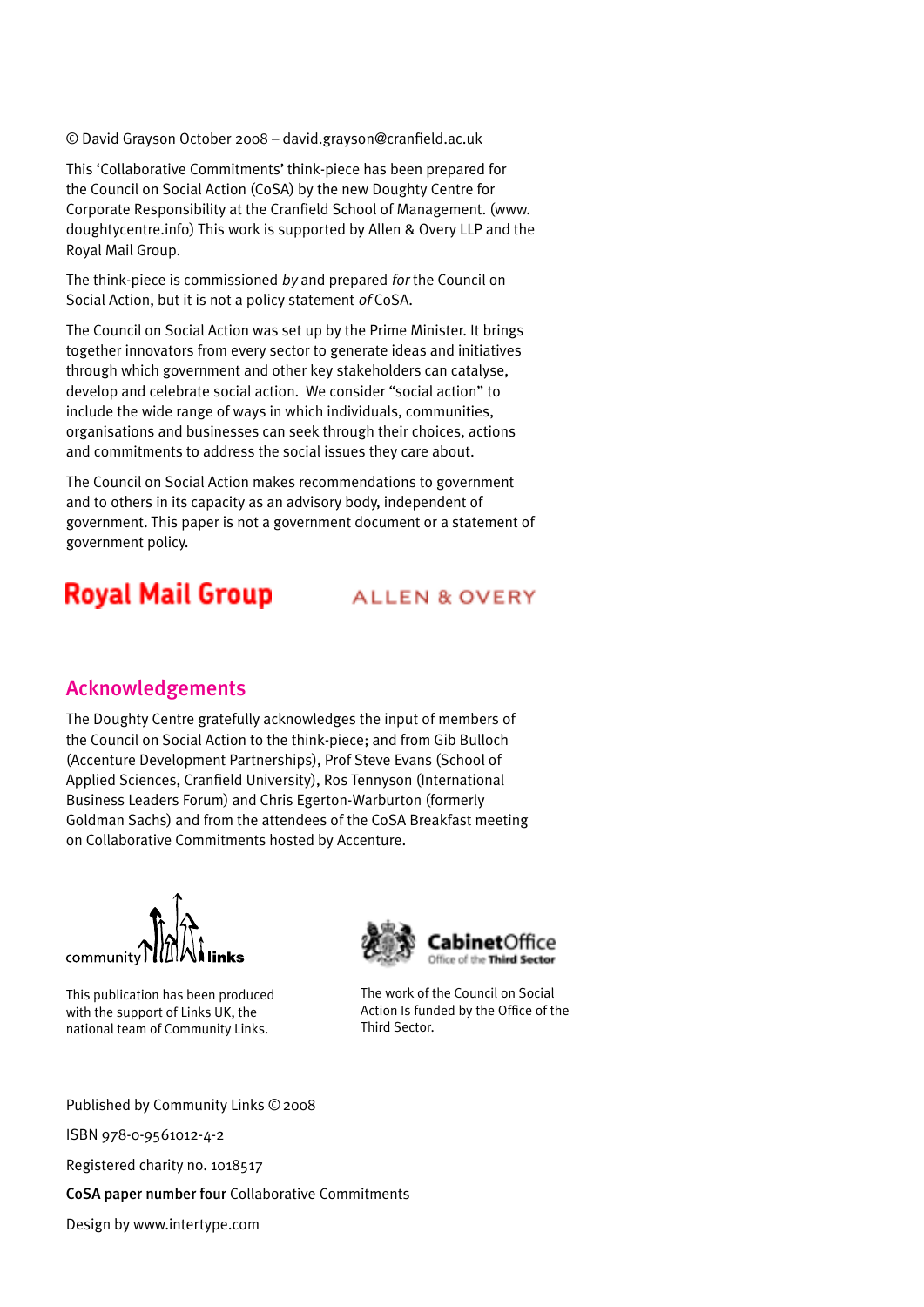# 'Collaborative Commitments'

"If you look at the science that describes what is happening on earth today and aren't pessimistic, you don't have the correct data. If you meet the people in this unnamed movement [Civil Society] and aren't optimistic, you haven't got a heart."

Blessed Unrest: How the Largest Movement in the World Came into Being and Why No One Saw It Coming – Paul Hawken  $(2007)^1$ 

#### Introduction

It is easy to become demoralised and paralysed by the scale and number of seemingly intractable problems we face in the UK and globally. Rather, we should treat those problems as the spur to innovation. As Albert Einstein once said, "we can't solve problems by using the same kind of thinking we used when we created them." Challenging times demand new approaches – but also provide a sense of possibility. That is the philosophy of the Council on Social Action (CoSA). One of CoSA's ideas is the concept of 'collaborative commitments'.

CoSA members have developed the concept of 'collaborative commitments'. This is seen as something which builds on previous generations of public-private-community partnerships; but is more substantial. Whereas partnerships might withstand the withdrawal of an individual partner, collaborative commitments only work because of the distinctive contributions of each organisation involved.

The working definition is:

'Collaborative commitments' are agreements made voluntarily between individuals and organisations from business, public sector and civil society, to achieve positive social impacts which would not be possible for one sector acting alone, to obtain.

'Collaborative commitments' seem to have a number of characteristics: see box on the next page.

'Collaborative commitments' are agreements made voluntarily between individuals and organisations from business, public sector and civil society, to achieve positive social impacts which would not be possible for one sector acting alone, to obtain.

1 Blessed Unrest - How the Largest Movement in the World Came into Being and Why No One Saw It Coming by Paul Hawken – page 4 - First published 2007 by Viking Penguin, a member of Penguin Group (USA) Inc. ISBN: 978-0-670-03852-7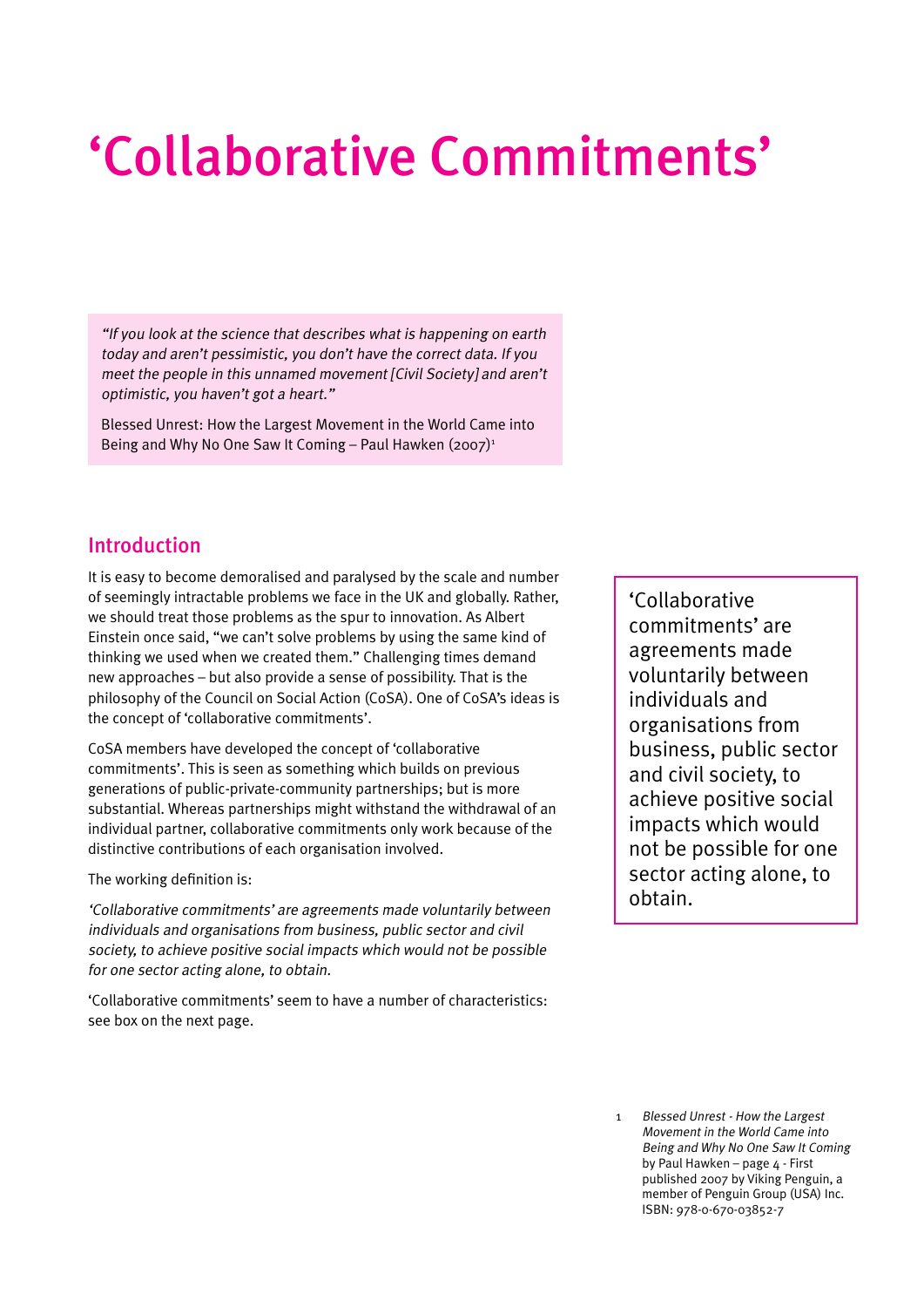## $\blacksquare$  Produce significant social innovation and potentially also commercial opportunities  $\blacksquare$  More substantial than conventional Corporate Responsibility, social entrepreneurship and public-private-community partnerships **Involve public, private and third sectors**  Actively engage citizens  $\blacksquare$  Typically include multiple players rather than just one partner from each sector  $\blacksquare$  Require all parties' contributions to depend on that of the others: "I will if you will" If one withdraws the collaboration fails: "I can't if you won't"  $\blacksquare$  The contribution of each unleashes potential of others  $\blacksquare$  Ideally keeps repeating with new possibilities (chain reaction)  $\blacksquare$  Lines are blurred between conventional social and commercial benefits  $\blacksquare$  The only model for achieving some objectives **B** Becoming: a superior route to sustained performance

Box 1 'Collaborative commitments':

## Characteristics of 'Collaborative commitments'

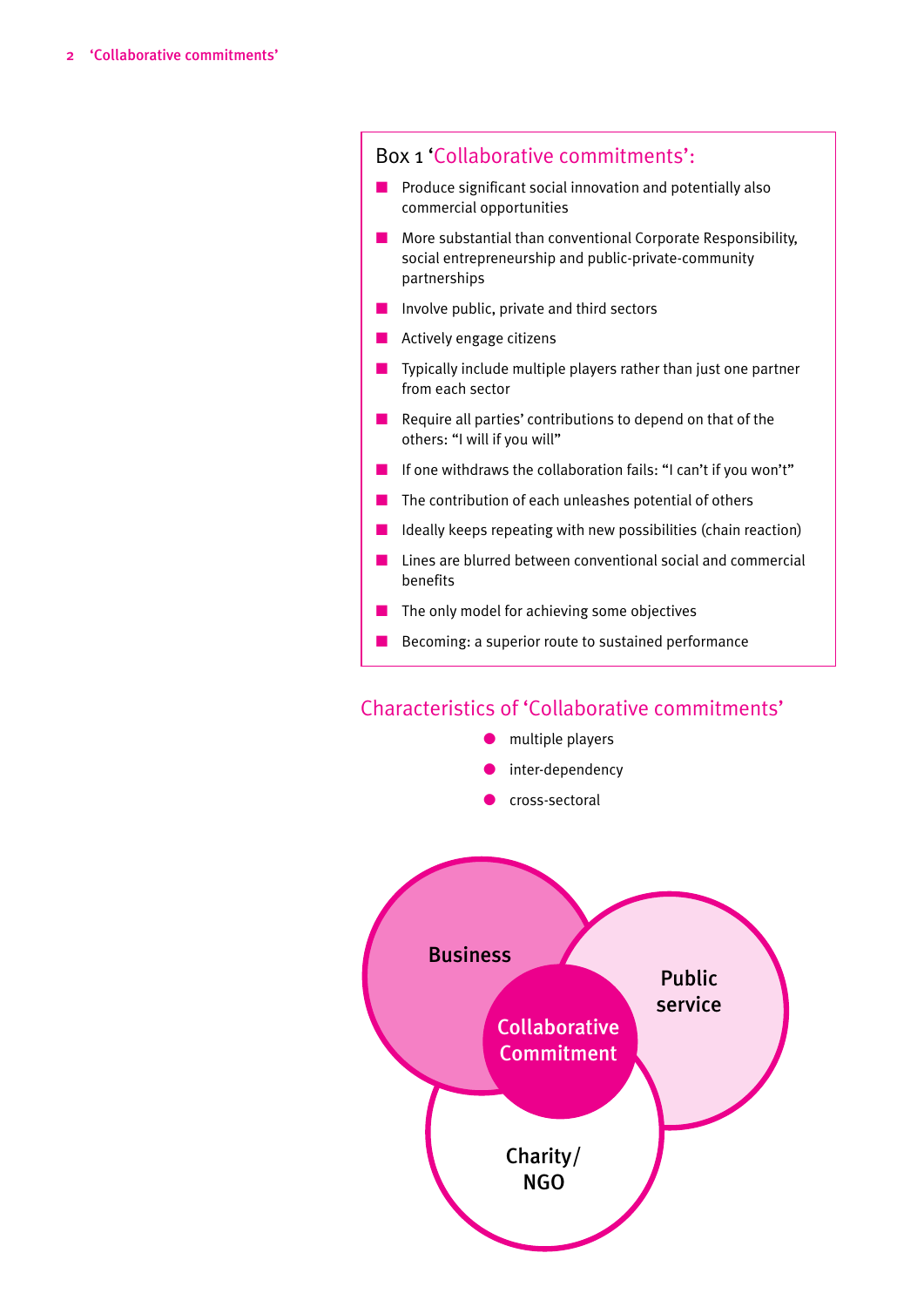## Collaborative Commitments in Practice

CoSA has been inspired by the practical example of the International Finance Facility for Immunisation (IFFIm). Through the IFFIm, the private sector created a financial mechanism (the bond) to enable the public sector to front-load the release of its resource (funding for international development) to the third sector who delivered the intervention (in this case childhood immunisation). The key is that each partner used its own unique contribution to release the potential of another – and that without any one of the key collaborators, the commitment would fail, and the positive impacts (more healthy people whose lives are not destroyed or stunted by preventable diseases) would not have materialised. In this case, financiers recognised that commercial markets could be harnessed to provide accelerated cash-flows for mass, child immunisation in developing countries, based on the guarantees of participating national governments of their future funding streams for development. Crucially, however, it was also recognised that having more money available earlier would be a necessary but insufficient requirement without the means of ensuring that the money could be well spent, on the ground, through Non-governmental Organisations (NGOs) able to rise to the challenge of increasing their own capacity to deliver the immunisation programme.

Key to the success of this collaborative commitment were, therefore, the bankers able to design and market the commercial bond in the international markets (Goldman Sachs); the national finance ministers and their governments (Italy, Spain, UK etc) who committed to forward projections of development funding that would be made available for immunisation, on which the commercial bond was guaranteed; and the NGOs through which the increased capacity for immunisation would be delivered through The Global Alliance for Vaccines and Immunization (GAVI).<sup>2</sup> In turn, the experience of GAVI on the ground encouraged others such as the Gates Foundation – which now has an annual budget twice that of the World Health Organisation – to develop the capacity of frontline organisations on the ground. Hence, this 'collaborative commitment' led to a chain reaction.

Other potential of examples of collaborative commitments include, banks working with international NGOs to deliver commercially provided funds for micro-credit through non-conventional banking sources.

Barclays, for example, has teamed up with Accenture and two international development agencies – CARE International and Plan International – to design and deliver a programme to improve access to community-based financial services, such as village savings and loans associations. The programme aims to enhance and expand existing services, as well as create appropriate, effective and accessible links to the formal financial system through new products and delivery channels. Barclays is investing \$20m over three years. In addition to providing funding, Barclays will use its business expertise to help create linkages between the community-based financial systems and the formal financial systems. The programme will use the skills of Barclays' employees to design appropriate products and provide training and mentoring in financial literacy and small business management.

CARE International and Plan International – both leading global development agencies with particular expertise in economic

The key is that each partner used its own unique contribution to release the potential of another – and that without any one of the key collaborators, the commitment would fail.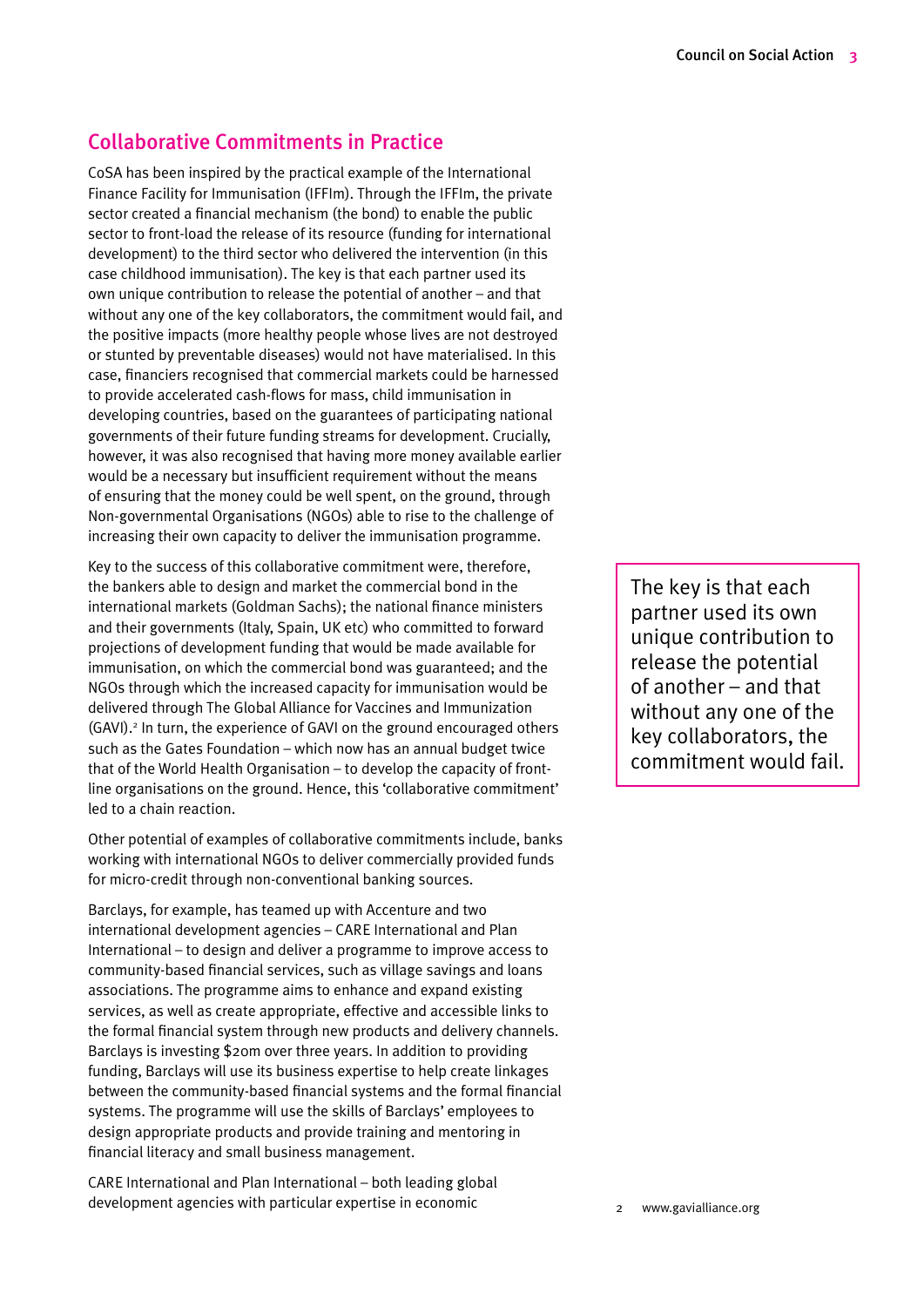development – are responsible for implementing projects under the programme, while Accenture Development Partnerships, a separate business unit within Accenture that provides consulting services to Non-Profit organisations, NGOs, foundations and donor organisations on a strictly non-profit basis, will provide strategic advice and technical and project management support. The programme will deliver projects in ten countries in Africa, Asia and Latin America.3

Another example is Vodafone which used its community involvement budget to match-fund with a Challenge Fund from the UK government's Department for International Development (DFID), to provide basic banking services in collaboration with banks to the un-banked, in Kenya using mobile telephones. In this case, what started as a corporate community investment by the mobile phone company quickly became a commercial opportunity as demand for the services quickly took off.

A similar evolution occurred with Royal Sun Alliance UK who provided basic insurance products such as livestock insurance for poor communities in rural areas, to meet a regulatory requirement for entering the Indian market. The commercial success of these products has now led the insurance company to replicate the products commercially in Latin America, in collaboration with New York-based micro-credit NGOs.

## From Serendipity to Strategic Intent

Initial conversations and observation suggest that so far, such collaborative commitments are generally the product of fortuitous accidents, chance conversations, people knowing people, and being in the right place at the right time. The detailed work by Goldman Sachs to develop the commercial bond for the International Finance Facility for Immunisation, came about because the request from the British Treasury to the banks to help with the development of a concept previously raised as an idea by Gordon Brown, the then Chancellor of the Exchequer, in a speech in New York, landed on the desk of a banker, with a personal and commercial interest to develop the concept. The banker involved was developing new banking products and had a business interest to build relationships with European finance ministries, which meant that there was a business case to devote the time to find a market-solution.

To a certain extent, this serendipity is the nature of entrepreneurship – and social entrepreneurship will be the same. Academics and others argue fiercely about nature versus nurture when it comes to entrepreneurship! On the other hand, by putting a name to a phenomenon, this often encourages more widespread take-up of the idea (think 'social enterprise' or 'venture philanthropy' or 'social innovation' as recent examples in this space).

Similarly, by identifying some practical examples of collaborative commitments, looking at how they have come about and what has given them impact, it may be possible to identify some of the key conditions which are important for them to occur (box 2 has some initial suggestions for what is needed for more collaborative commitments to occur in the UK) and in turn, it may then be easier for policy-makers, funders and practitioners to identify practical ways of creating the circumstances which encourage more collaborative commitments to emerge.

By identifying some practical examples of collaborative commitments, looking at how they have come about and what has given them impact, it may be possible to identify some of the key conditions which are important for them to occur

3 Barclays Press Release - NEW YORK, NY-(Marketwire - October 1, 2008)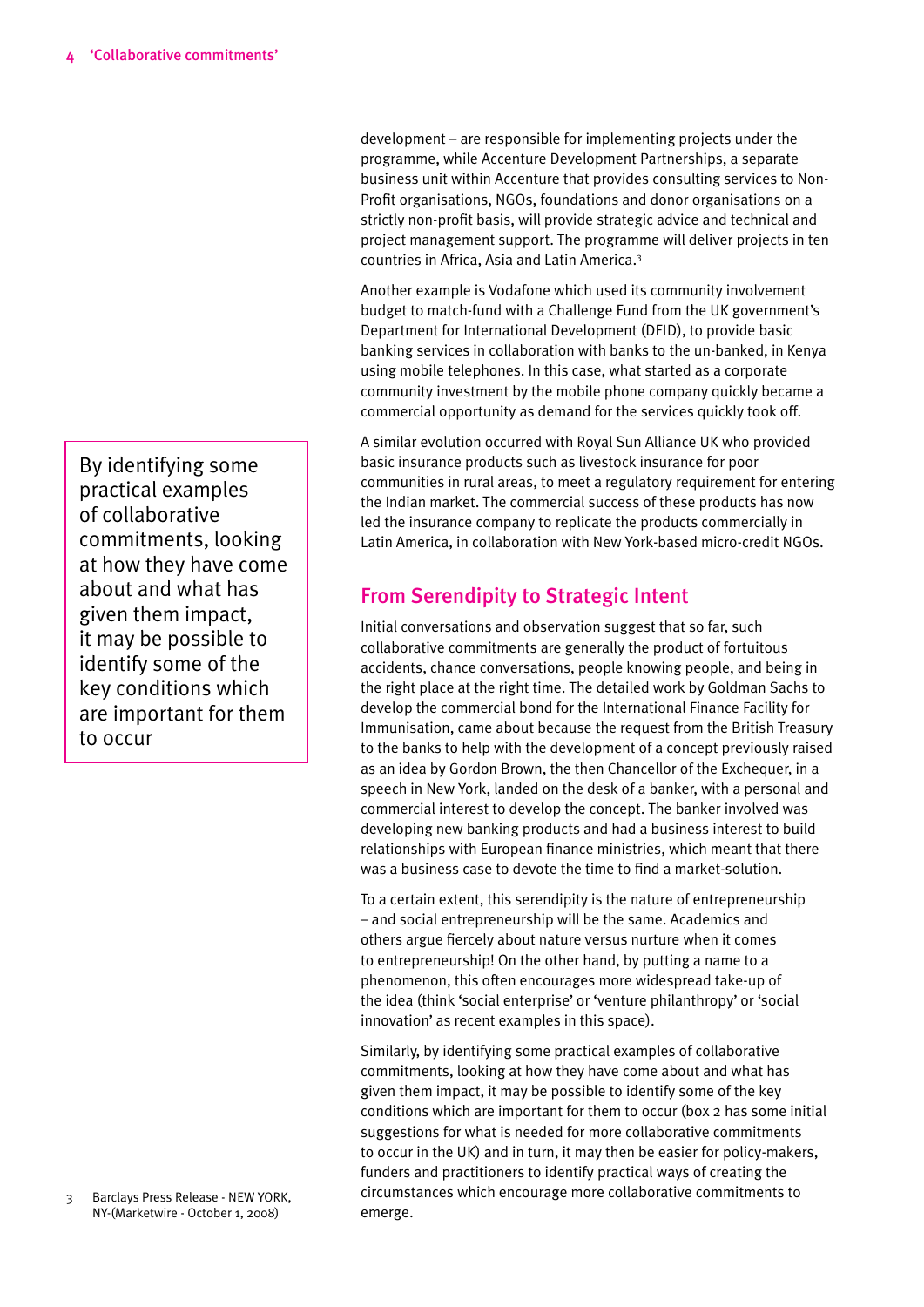## Box 2 'Collaborative commitments' seem to require:

#### Shared vision and values

- **Common belief that such 'collaborative commitments' are possible and some concrete** examples to bring concept to life
- **Understanding of societal problems that need new solutions**
- A common issue which brings citizens and organisations together in the first place: a compelling cause at the centre
- $\blacksquare$  Shared value for the need to take responsibility and to tackle the issue

#### Commitment to partner benefits

**Permission to see such collaborative commitments as one way of achieving own** organisation's core purpose – thereby unleashing entrepreneurship in all sectors and increasing the likelihood of sustained partner engagement

### Partnering / collaborative behaviours

- Development of a common vocabulary or at least capacity to translate across sectors
- People in each sector with skills to 'walk in other sectors' shoes' so as to spot and make mutually beneficial deals – and able to trust & to be trusted

#### Allocated roles

- $\blacksquare$  Trusted brokers (of ideas and of people / organisations) able to encourage people from different sectors to work together
- $\blacksquare$  'Go-fors' some people with the time and competence / confidence to follow-up and investigate initial ideas of busy principals
- 'Leadership', most of the time one of the organisations need to be the lead of the others in the commitment – or it could be an inspired individual who makes these things work.

#### Common ground

 Meeting 'places' (physical or virtual)where serious debates can occur across-sectors in order to trigger 'collaborative commitments'

The experience of Accenture Development Partnerships (ADP) suggests that getting people together in the right type of environment with the right type of facilitation and trusted brokers, to talk openly about the challenges and brainstorm on potential solutions, is crucial.

"Accenture Development Partnerships has been involved, for example, in up-scaling nurses' training in Kenya, in conjunction with AMREF and the Ministry of Health in Kenya. The Kenyan government had an aspiration to train 22,000 nurses to registered standard, yet had the capacity of only 200 places a year. No one had thought of using e-learning to provide virtual training to nurses and reduce what would have been a 100 year undertaking to a five year programme. Whilst e-learning is a wellestablished training mechanism in the private sector, it was purely down to serendipity and a chance meeting that the idea of applying it in this very different context was considered".<sup>4</sup>

<sup>4</sup> Commentary from Gib Bulloch – Accenture Development Partnerships Oct 8th 2008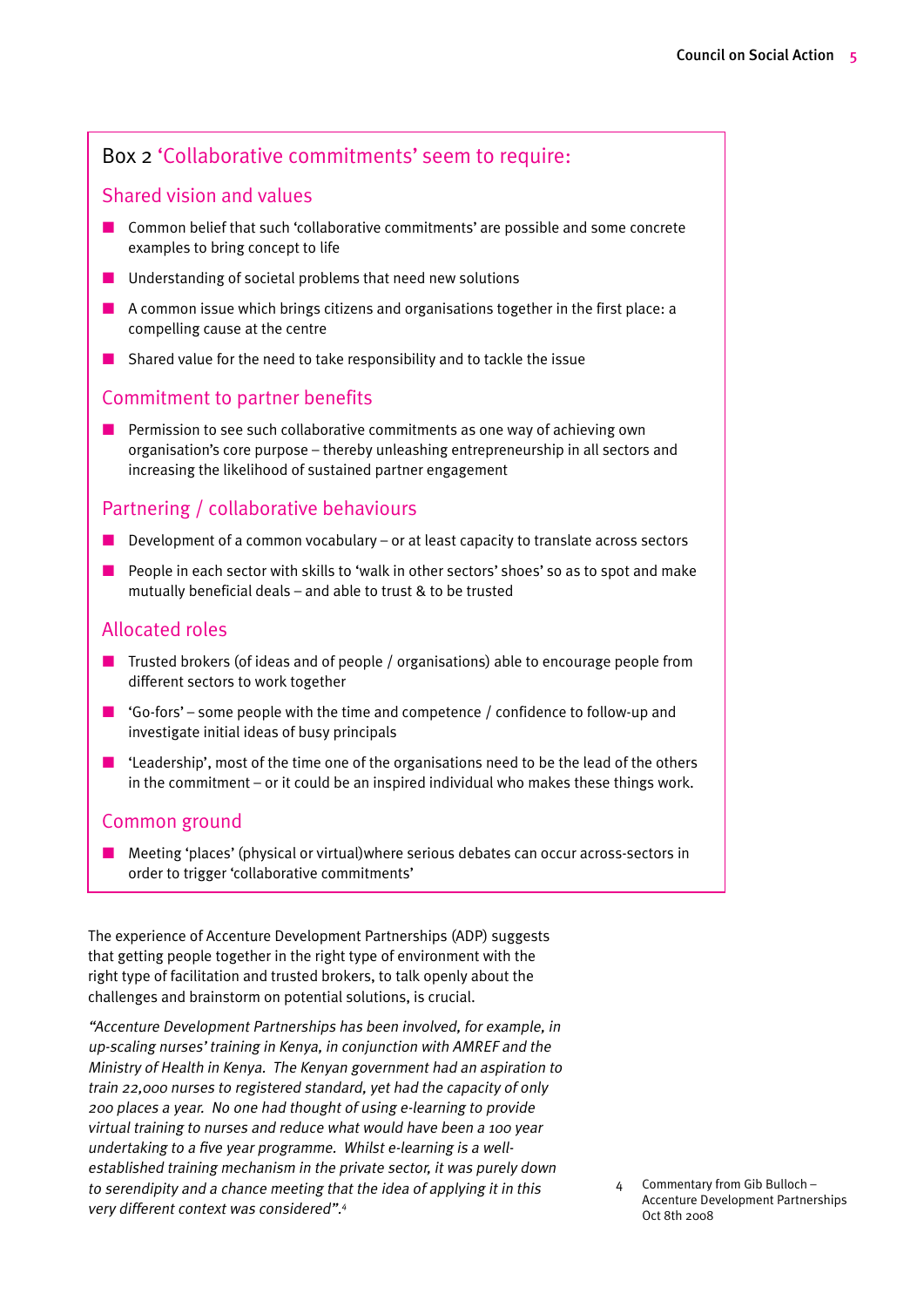Chain Reaction 2008, the global forum for social leaders conceived by the Prime Minister, aspired also to be such a common ground meeting place for cross-sectoral collaboration with its mantra 'connect, collaborate, commit'.

The Clinton Global Initiative is such a meeting place for brokering and facilitating. Chain Reaction 2008, the global forum for social leaders conceived by the Prime Minister, aspired also to be such a common ground meeting place for cross-sectoral collaboration with its mantra 'connect, collaborate, commit'. There are other examples from other fields like First Tuesday which for a while brought together young entrepreneurs and venture capitalists during the dot-com era; and current mechanisms such as speed networking events and the Hub (physical and virtual meeting-place for social entrepreneurs) which create the opportunities for dialogue.<sup>5</sup> There are also new, on-line brainstorming meetings technologies such as the "IBM-jam" sessions which IBM have used to generate large numbers of commercial ideas from employees around the world in real-time.

## **Big Blue Brainstorm**

#### IBM is putting some 100,000 heads together for an online Innovation Jam

The collective wisdom of crowds depends on your crowd, and IBM has one of the sharpest crowds around. CEO Samuel J. Palmisano knows this, and he wants to leverage it. He is pulling people together for the online equivalent of a town meeting. His hope: The opinions of some 100,000 minds will lead to catalytic innovations so powerful they will transform industries, alter human behavior, and lead to new businesses for IBM. He calls the project an Innovation Jam.

Business Week AUGUST 7, 2006

## Beyond The Silo

The future belongs to those who collaborate. In the Economist Intelligence Unit's March 2006 report for Cisco, entitled 'Foresight 2020', executives predicted that over the next 15 years their markets will become even more global, functions within their organisations will atomise across geographies and partners, and competition will intensify from new corners of the world:

"To succeed in this environment, organisations will need to collaborate with thousands of specialised players, from customers and partners to competitors, regional distributors and university researchers. Firms have traditionally collaborated vertically—with suppliers and distributors, for instance. But the need for agility in a fast-changing environment will drive companies to increase collaboration of all types in order to move quickly, work efficiently and continue to grow."

The imperative to collaborate across functions, geographies and corporate boundaries was the focus of the Economist Intelligence Unit study – but why should this only be restricted to collaboration within business or NGOs or the public sector?

For collaborative commitments across sectors, there will need to be changes in attitude, competences and modus vivendi of all three sectors. Box 3 suggests some of these possible changes. In particular,

… the need for agility in a fast-changing environment will drive companies to increase collaboration of all types in order to move quickly, work efficiently and continue to grow.

5 The Hub is a global community of people from every profession, background and culture working at 'new frontiers' to tackle the world's most pressing social, cultural and environmental challenges. www.thehub.net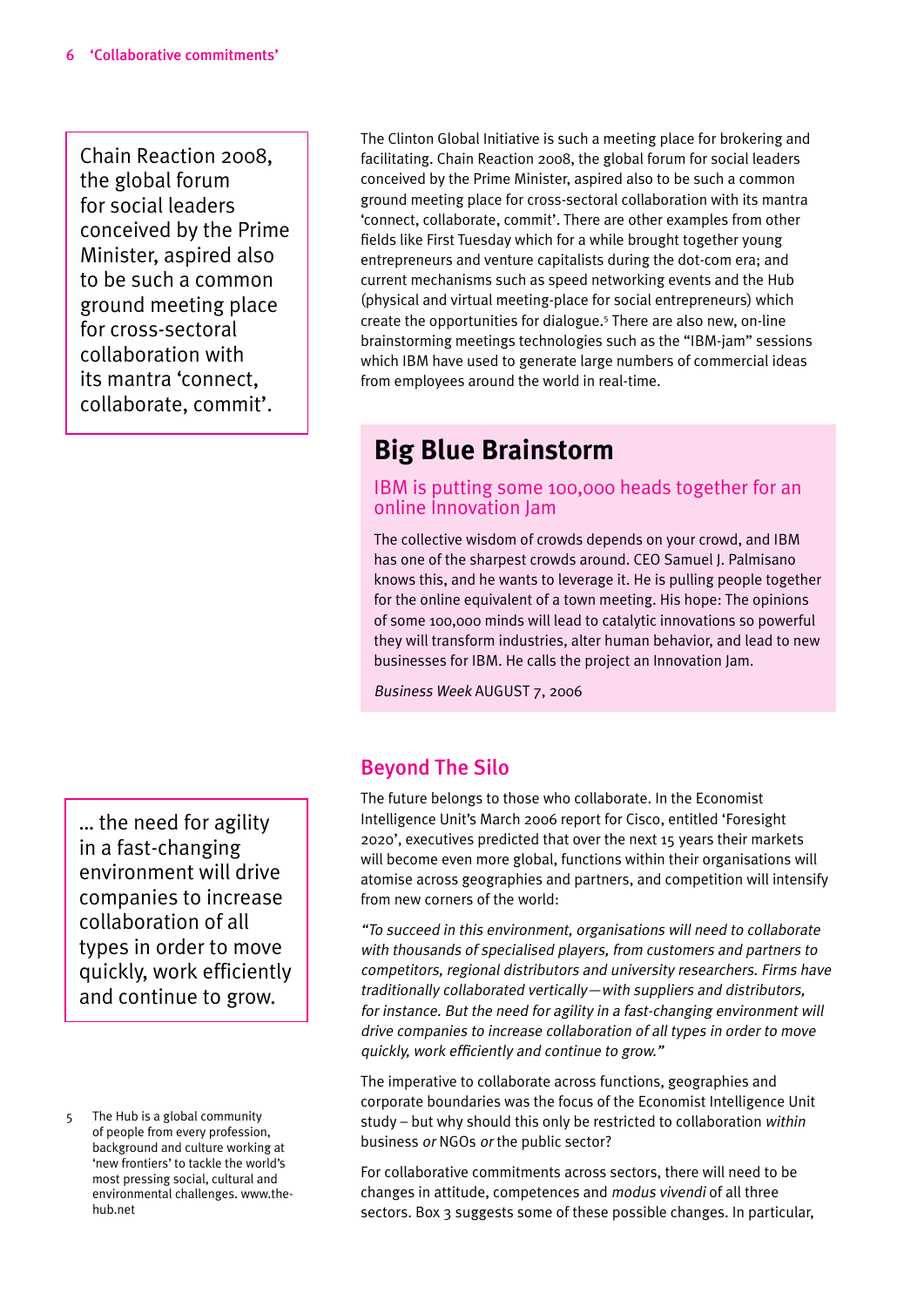there needs to be a willingness to see organisations from other sectors as viable, potential collaborators. The Partnering Initiative of the International Business Leaders' Forum which is a global programme dedicated to "developing the art and science of cross-sector partnership"<sup>6</sup> argue that most partnerships do not realise until too late, how much time they have to invest in relationship-building and scoping of possibilities.

#### Box 3 Changes needed in all three sectors

- **EXECUTE:** Seeing that influencing other sectors could be one way of achieving own objectives
- Empathy for / skill to identify converging interests with other sectors
- Understanding a range of resources and expertise that can be brought to the collaboration
- $\blacksquare$  New mindset for sustainability sees opportunities out of commitment to collaboration (it is not for each sector to take care of each leg of the triple bottom line (TBL). The TBL is an integrated model and cannot be separated)
- Willingness to share ideas, risks, ignorance (what we don't know is often a catalyst; an absolutely honest approach to risk is very helpful "this is what we worry about in this collaborative venture ")
- $\blacksquare$  Accepting experimentation and with it the possibility of quick failures. Successful innovation requires a mindset that failure is as much about a learning opportunity as it is about not succeeding. Accenture talks about the notion of "failing fast" i.e. try lots of things and quickly identify what works and what doesn't. In the dot-com boom there was the mantra "think big, start small, scale fast". It plays to the idea that we should certainly have big ideas on collaboration but have the opportunity to experiment and often fail on a small scale.
- Cost-benefit analysis to demonstrate to participants that the investment of time and resources are worth making.

There are positive signs of greater understanding between the sectors, not least as more staff move backwards and forwards across sectors; and as there are new hybrids organizational models emerging such as social enterprises. The latest McKinsey Quarterly<sup>7</sup> suggests that NGO leaders surveyed by McKinsey – contrary to some perceptions that the NGO leaders are hostile to business – are actually more positive than business itself, with 70% of their representatives describing corporate contributions to the public good as positive. McKinsey conclude that "recognising that NGO representatives actually view the corporate world more favourably should help business executives form mutually beneficial partnerships with them on socio-political issues."

Amongst the potential allies for collaborative commitments are the new breed of venture philanthropists who provide expertise, advice, contacts as well as cash; social and civic entrepreneurs; and policy-makers looking for new approaches to social problems.

- 6 Established by IBLF in 2004 in association with the Cambridge Programme for Industry, to consolidate IBLF work since 1990 to build professionalism and organisational capacity in cross-sector partnering: www.ThePartneringInitiative.org
- 7 McKinsey Quarterly Sept 2008 Survey on Business in Society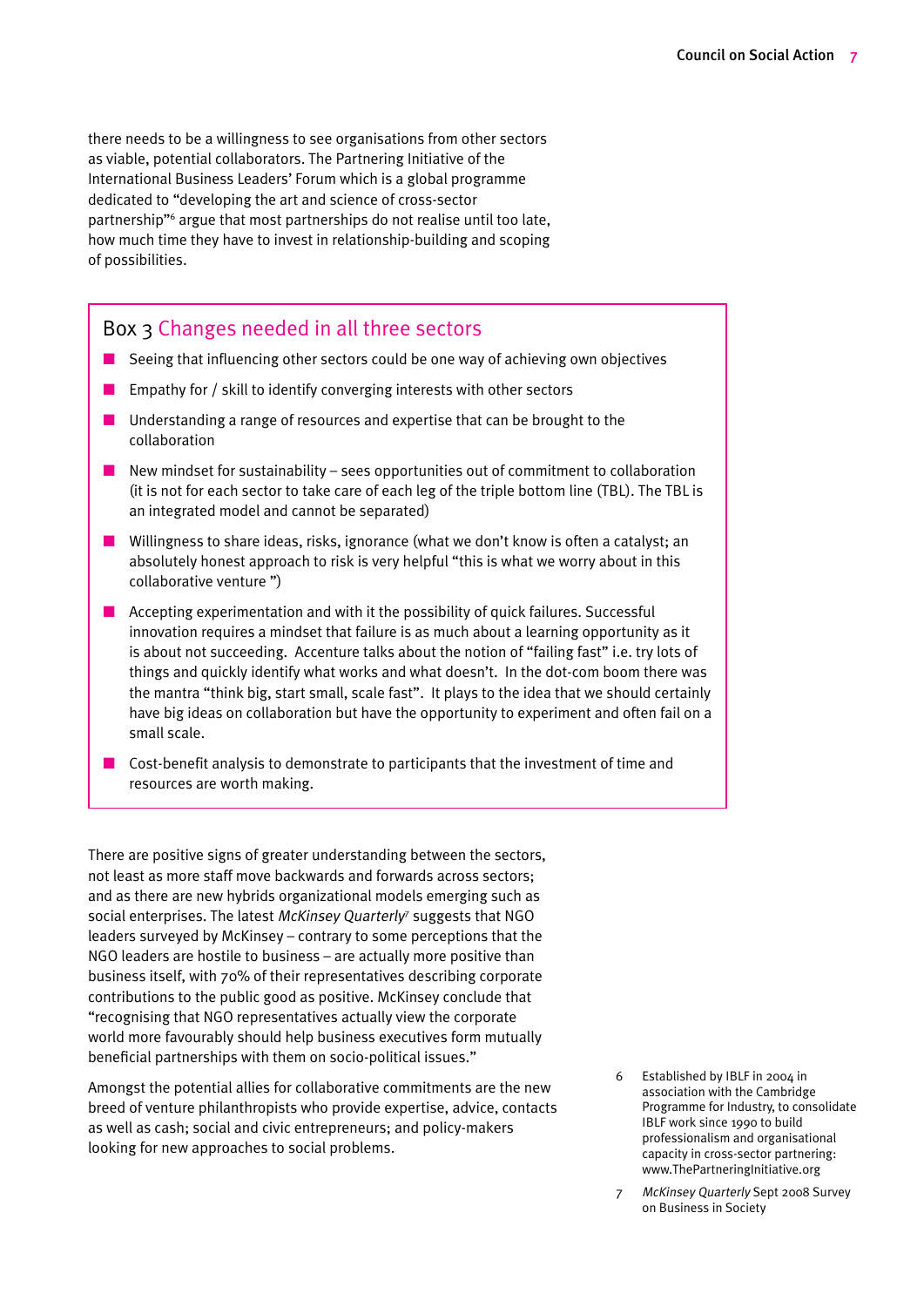#### Conclusion

Collaborative commitments will not always be feasible or the most appropriate solution. Sometimes, effective action by individual sectors will be better. In other cases, more conventional cross-sector partnerships may be more viable. We should see collaborative commitments as one of the mechanisms in an expanded toolkit for achieving sustained and positive change. Collaborative commitments will certainly require trust; new approaches – and there remain many unanswered questions such as "How to determine share of profits with NGOs and public agencies, if collaboration leads to commercial success?"

The benefits from collaborative commitments are where the quality, scale and impact exceeds what could be achieved by participants operating unilaterally; and where individual organisations lack resources, capacity and / or legitimacy and convening power on their own to achieve change.

# Questions for feedback

This 'think piece' is a work-in-progress. Your views are welcomed, and the following questions may help to open up this dialogue.

- 1 Does the working definition and key characteristics of 'collaborative commitments', (box 1) resonate?
- 2 Are there further examples of collaborative commitments in practice, either in the UK or overseas?
- 3 Are the requirements for collaborative commitments identified in box 2, accurate? Are there other requirements?
- $4$  Do these have to happen by accident or are there mechanisms that can mimic these requirements and so increase the likelihood of more collaborative commitments being successfully made?
- 5 The paper suggests a number of changes that are needed for collaborative commitments to become more common and substantial (box 3). Are these accurate? Are there other changes that are essential?
- 6 What can be done and by whom, to encourage such changes?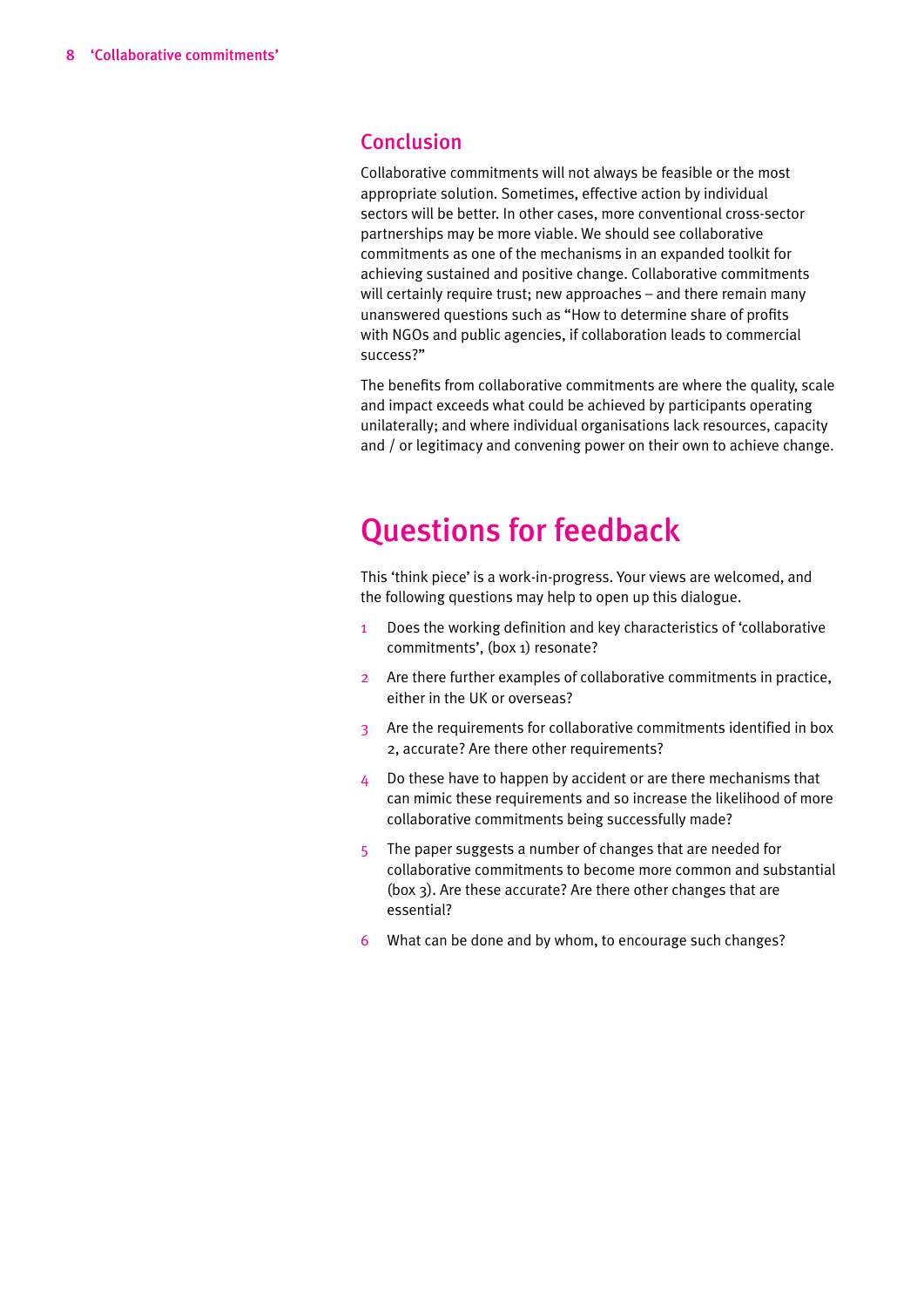## Council on Social Action Papers

The Council on Social Action has produced a series of papers setting out the CoSA programme.

CoSA Paper No. 1, Willing Citizens

CoSA Paper No. 2, Side by side: a report setting out the Council on Social Action's work on one-to-one

CoSA Paper No. 3, Side by side and Implications for Public Services

CoSA Paper No. 4, Collaborative Commitments, written by Prof David Grayson, Doughty Centre for Corporate Responsibility on behalf of CoSA

CoSA Paper No. 5, Council on Social Action: Commentary on Year One

All the CoSA papers are available for download from the CoSA website: www.cabinetoffice.gov.uk/social\_action.aspx

#### **Websites**

www.cabinetoffice.gov.uk/social\_action.aspx www.chain-reaction.org/ www.ukcatalystawards.com/ www.socialfinance.org.uk/

#### For more information contact

David Robinson Council on Social Action c/o Links UK Community Links 105 Barking Road London E16 4HQ

Website – www.cabinetoffice.gov.uk/social\_action.aspx email – socialaction@cabinet-office.x.gsi.gov.uk